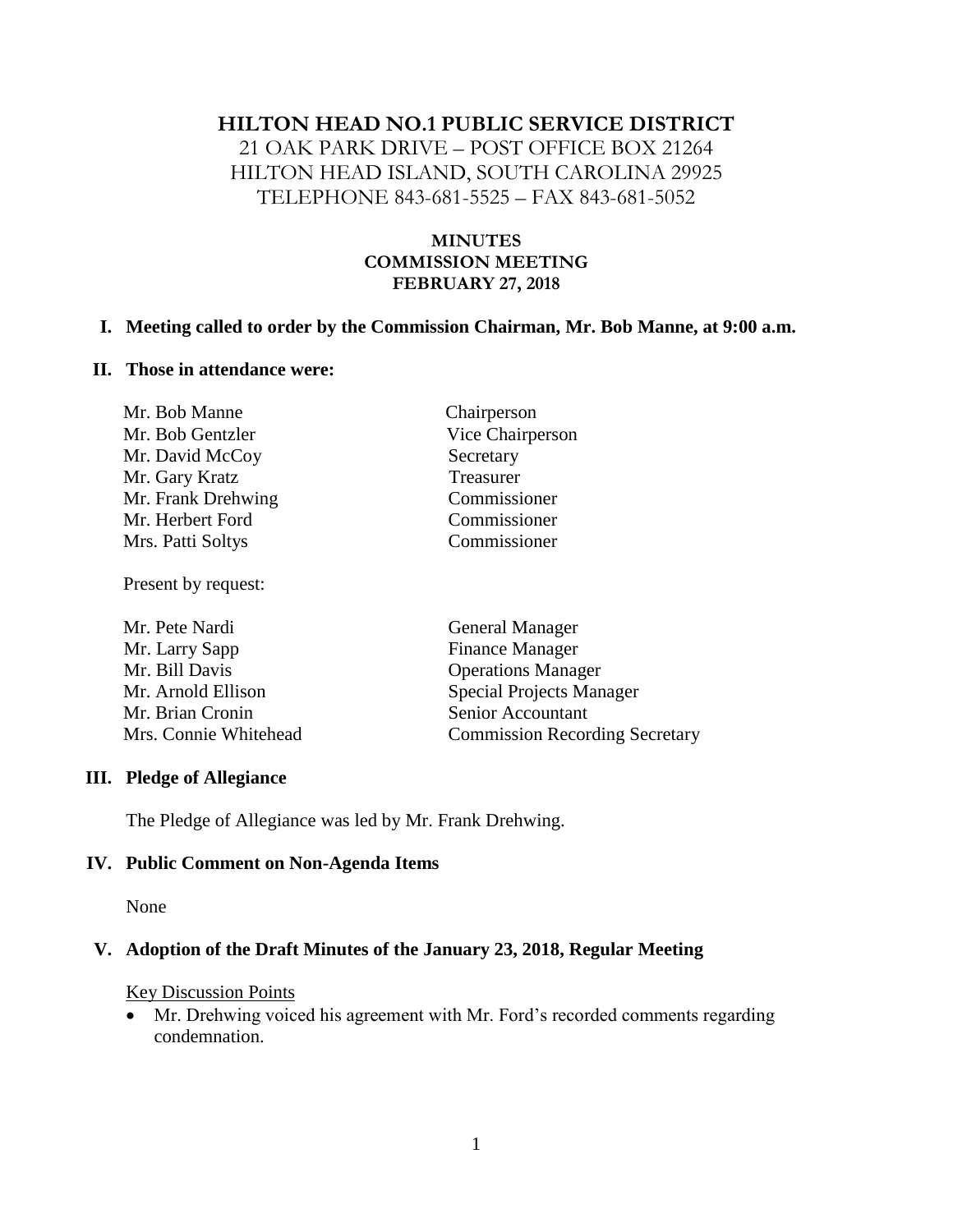Action

Mrs. Soltys moved to adopt the minutes as presented. Mr. McCoy seconded. The motion passed unanimously.

## **VI. FY'18 Second Quarter Financial Report**

Key Discussion Points

- Mr. Sapp presented the FY'18 Second Quarter Financial Report. A copy is included in the agenda packet.
- The Finance Committee will review the new Cost of Service rate model on Friday.

## **VII. Commissioner and Committee Reports**

## **A. Planning & Operations**

Key Discussion Points

- The Committee met to discuss PSD policy making and the Master Sewer Plan update.
- Mr. Nardi presented a memo summarizing the PSD's policies and procedures.
- Staff anticipates Years 3 through 5 projects going out to bid in April.
- Mrs. Soltys hosted a meet and greet with John McCann. He voiced his intent to pursue mandatory sewer connections if he is elected mayor.

## **B. Community and Personnel Relations Committee**

Key Discussion Points

- The Committee met on February 19 and held an executive session to discuss GM stretch goals.
- One of the goals discussed was evaluating the possibility of infrastructure connectivity between the other island PSDs.

# **VIII. General Manager's Report**

Key Discussion Points

- Mr. Nardi presented the General Manager's report. A copy is included in the agenda packet.
- Staff anticipates a settlement offer today for the medical pavilion lawsuit.
- Staff has prepared a letter for Mr. Manne's signature, which is addressed to the Beaufort County Legislation requesting their support of the utility line relocation bill.

# **IX. New Business**

# **A. Opioids Community Event**

Key Discussion Points

• Mr. Gentzler attended a community event regarding opioids awareness, and shared some of the information with the board.